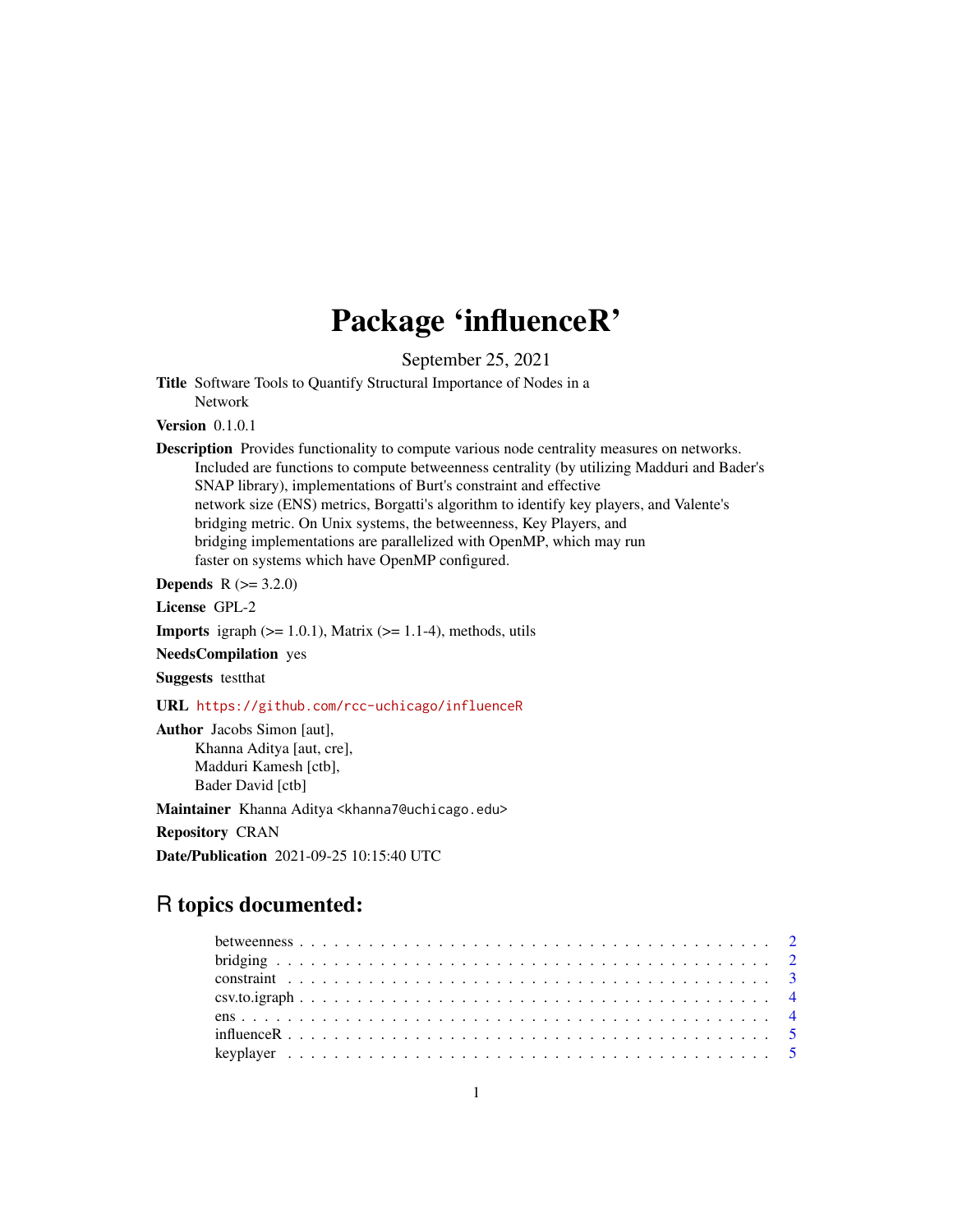<span id="page-1-0"></span>2 bridging the control of the control of the control of the control of the control of the control of the control of the control of the control of the control of the control of the control of the control of the control of t

#### **Index** [8](#page-7-0) **8**

#### Description

The Betweenness centrality score of a node u is the sum over all pairs s,t of the proportion of shortest paths between s and t that pass through u. This function allows the use of either the SNAP betweenness implementation (default), or the igraph betweenness function. The SNAP version makes use of OpenMP for parallelization, and may be faster in some circumstances.

#### Usage

betweenness $(g, \text{snap} = T)$ 

#### Arguments

|      | The igraph object to analyze                                            |
|------|-------------------------------------------------------------------------|
| snap | True to use the SNAP betweenness code, False to use igraph::betweenness |

#### Value

A numeric vector with the betweenness centrality score for each vertex

#### References

<http://snap-graph.sourceforge.net/>

#### Examples

ig.ex <- igraph::erdos.renyi.game(100, p.or.m=0.3) # generate an undirected 'igraph' object betweenness(ig.ex) # betweenness scores for each node in the graph

bridging *Valente's Bridging vertex measure.*

#### Description

Edges that reduces distances in a network are important structural bridges. Here we implement Valente and Fujimoto's metric, where a node's bridging score is the average decrease in cohesiveness if each of its edges were removed from the graph.

#### Usage

bridging(g)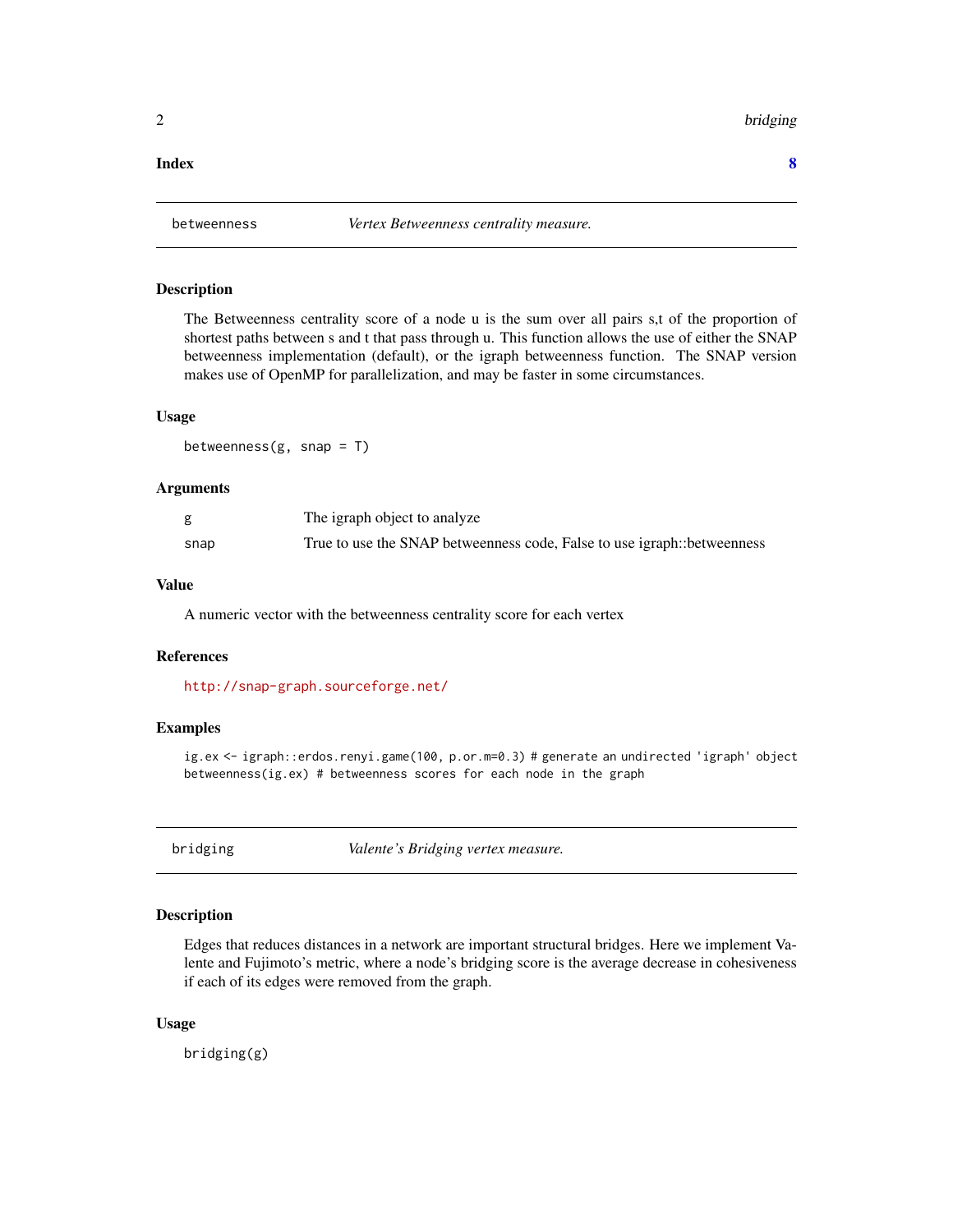#### <span id="page-2-0"></span>constraint 3

#### Arguments

g The igraph object to analyze.

#### Value

A numeric vector with the bridging score for each vertex

#### References

<https://www.ncbi.nlm.nih.gov/pmc/articles/PMC2889704/>

#### Examples

ig.ex <- igraph::erdos.renyi.game(100, p.or.m=0.3) # generate an undirected 'igraph' object bridging(ig.ex) # bridging scores for each node in the graph

constraint *Burt's Constraint Index.*

#### Description

The igraph package provides an implementation of Constraint; this is an alternate implementation.

#### Usage

constraint(g,  $v = igraph::V(g)$ )

#### Arguments

|   | The igraph object to analyze.                              |
|---|------------------------------------------------------------|
| v | vertices over which to compute constraint (default to all) |

#### Value

A numeric vector with the constraint score for each vertex in v

#### Examples

```
ig.ex <- igraph::erdos.renyi.game(100, p.or.m=0.3) # generate an undirected 'igraph' object
constraint(ig.ex) # constraint scores for each node in the graph
```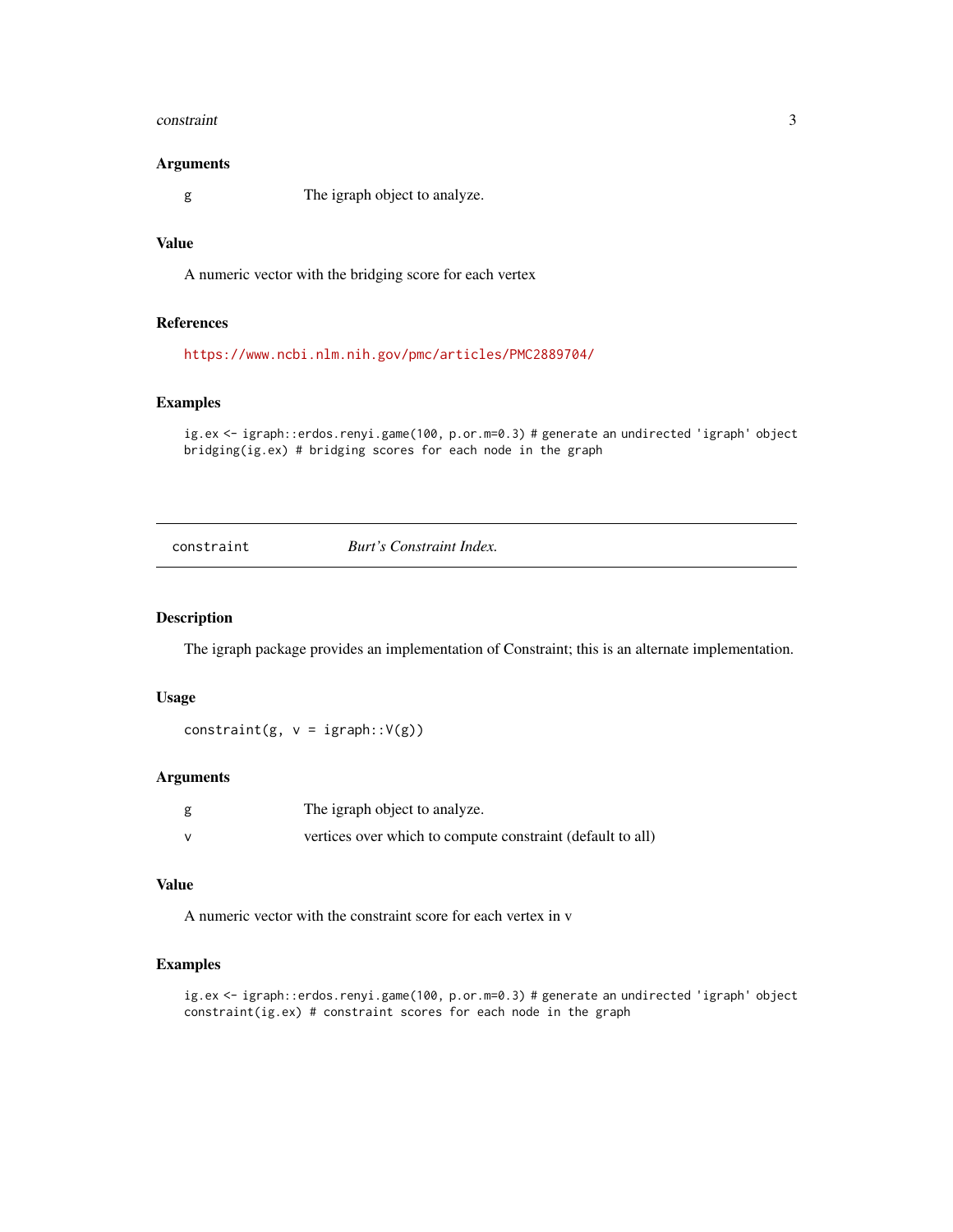<span id="page-3-0"></span>

#### Description

The first column should be sources, the second should be targets.

#### Usage

csv.to.igraph(fname)

#### Arguments

fname A filename

#### Value

An igraph graph object built from the filename.

#### Examples

## Not run: ig.csv <- csv.to.igraph("edgelist.csv")

| ens | Burt's Effective Network Size and Constraint index. The next two func- |
|-----|------------------------------------------------------------------------|
|     | tions below provide ways to measure the actors' access to structural   |
|     | holes in a network. Structural holes "provide opportunities to broker" |
|     | connections between people" (Burt 2008).                               |
|     |                                                                        |

#### Description

Burt's Effective Network Size and Constraint index. The next two functions below provide ways to measure the actors' access to structural holes in a network. Structural holes "provide opportunities to broker connections between people" (Burt 2008).

#### Usage

ens(g)

#### Arguments

g The igraph object to analyze.

#### Value

A numeric vector with the effective network size for each vertex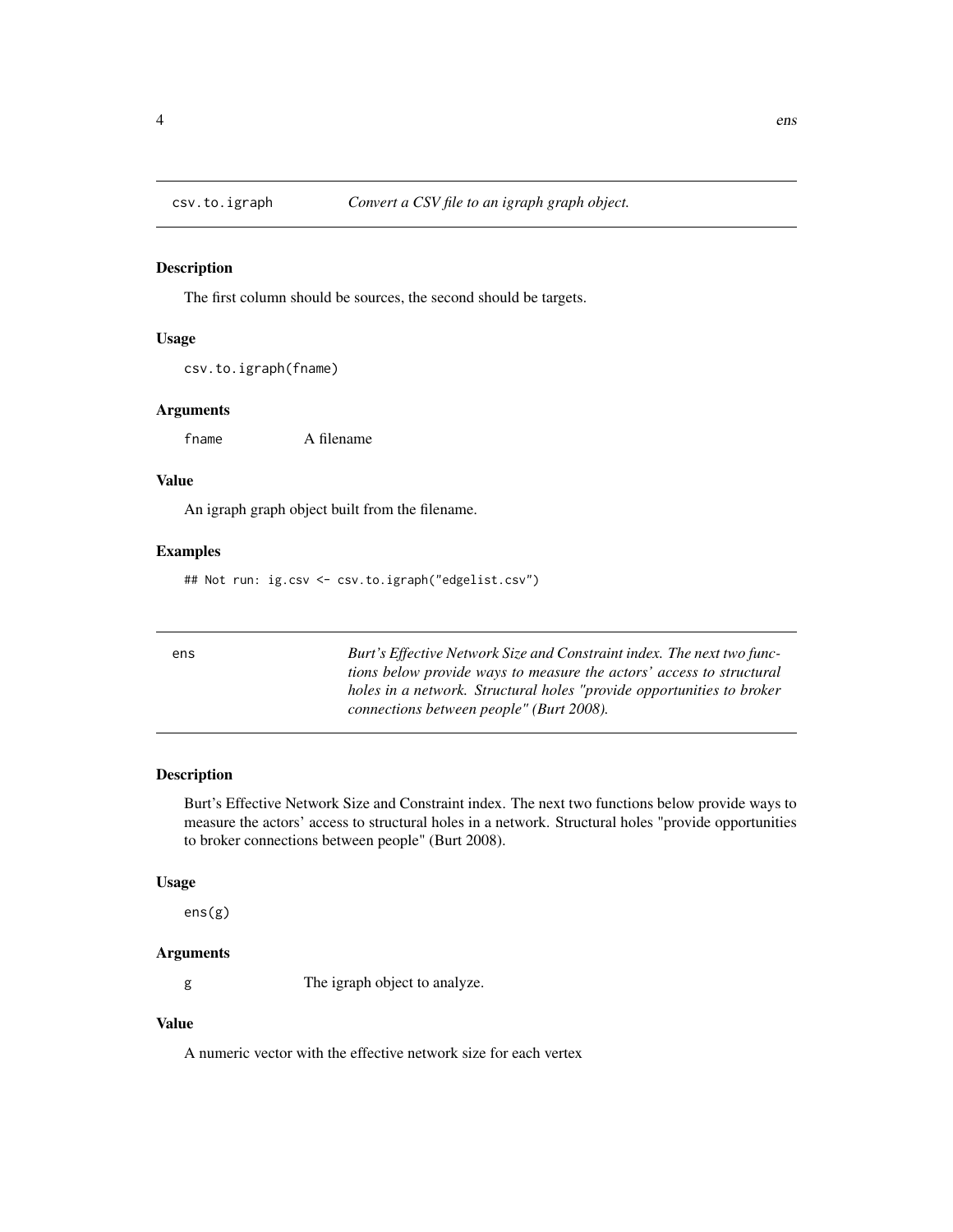#### <span id="page-4-0"></span>influenceR 5

#### References

<http://ronaldsburt.com/research/files/NNappB.pdf>

#### Examples

ig.ex <- igraph::erdos.renyi.game(100, p.or.m=0.3) # generate an undirected 'igraph' object ens(ig.ex) # Effective Network Size scores for each node in the graph

| influenceR | influenceR: Software tools to quantify structural importance of nodes |
|------------|-----------------------------------------------------------------------|
|            | <i>in a network.</i>                                                  |

#### Description

The influenceR package includes functions to quantify the structural importance of nodes in a network. Algorithms include Betweenness Centrality, Bridging, Constraint Index, Effective Network Size, and Key Players. Currently, algorithms are only guaranteed to work on undirected graphs; work on directed graphs is in progress. These functions run on graph objects from the igraph package.

#### Details

In addition to igraph, this package makes use of the SNAP framework for a high-performance graph data structure and an OpenMP-parallelized implementation of Betweenness Centrality. See <http://snap-graph.sourceforge.net>

#### Funding

Development of this software package was supported by NIH grant R01 DA033875.

#### References

The website and source code is located at <https://github.com/rcc-uchicago/influenceR>.

keyplayer *Compute a KPP-Pos set for a given graph.*

#### Description

The "Key Player" family of node importance algorithms (Borgatti 2006) involves the selection of a metric of node importance and a combinatorial optimization strategy to choose the set S of vertices of size k that maximize that metric.

#### Usage

```
keyplayer(g, k, prob = 0, tol = 1e-04, maxsec = 120, roundsec = 30)
```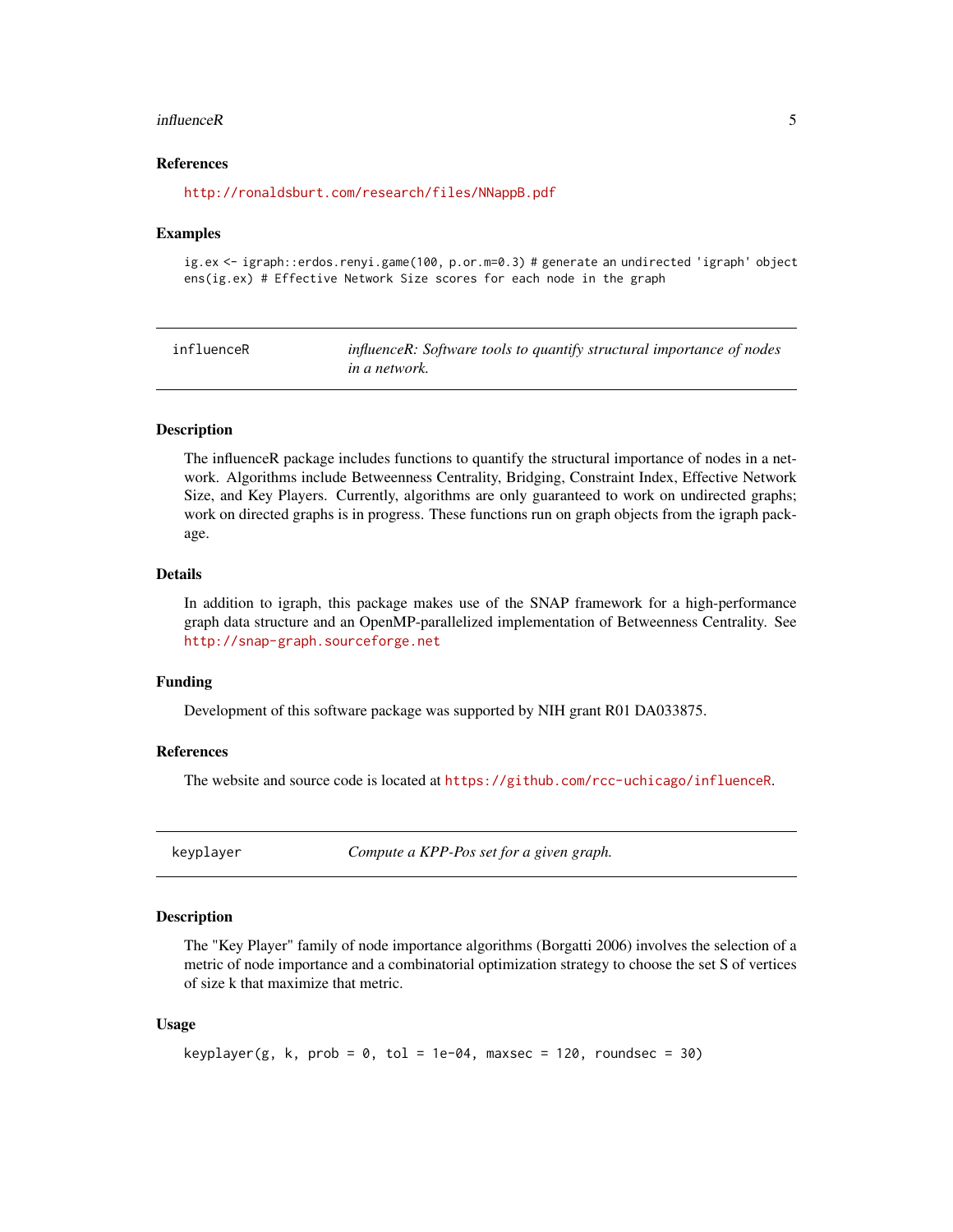#### Arguments

| g        | The igraph object to analyze.                                                |
|----------|------------------------------------------------------------------------------|
| k        | The size of the KP-set                                                       |
| prob     | probability of accepting a state with a lower value                          |
| tol      | tolerance within which to stop the optimization and accept the current value |
| maxsec   | The total computation budget for the optimization, in seconds                |
| roundsec | Number of seconds in between synchronizing workers' answer                   |

#### Details

This function implements KPP-Pos, a metric intended to identify k nodes which optimize resource diffusion through the network. We sum over all vertices not in S the reciprocal of the shortest distance to a vertex in S.

According to Borgatti, a number of off-the-shelf optimization algorithms may be suitable to find S, such as tabu-search, K-L, simulated annealing, or genetic algorithms. He presents a simple greedy algorithm, which we excerpt here:

- 1. Select k nodes at random to populate set S
- 2. Set  $F = fit$  using appropriate key player metric.
- 3. For each node u in S and each node v not in S:
	- DELTAF = improvement in fit if u and v were swapped
- 4. Select pair with largest DELTAF
	- If DELTAF <= [tolerance] then terminate
	- Else, swap pair with greatest improvement in fit and set  $F = F + DELTAF$
- 5. Go to step 3.

Our implementation uses a different optimization method which we call stochastic gradient descent. In tests on real world data, we found that our method discovered sets S with larger fits in less computation time. The algorithm is as follows:

- 1. Select k nodes at random to populate set S
- 2. Set  $F = fit$  using appropriate key player metric (KPP-Pos in our case)
- 3. Get a new state:
	- Pick a random u in S and v not in S.
	- $F' = fit$  if u and v were swapped
	- If  $F' > F$ , swap u and v in S. Else, repeat step 3. (Alternatively, if a positive value is given for the 'prob' parameter, a swap will be accepted with a small probability regardless of whether it improves the fit).
- 4. If F' F < tolerance or our maximum computation time is exceeded, return S. Else, go to step 3.

This implementation uses OpenMP (if available on the host system) so that multiple workers can explore the solution space in parallel. After a given of time, the workers synchronize their sets S to the one which maximizes the metric.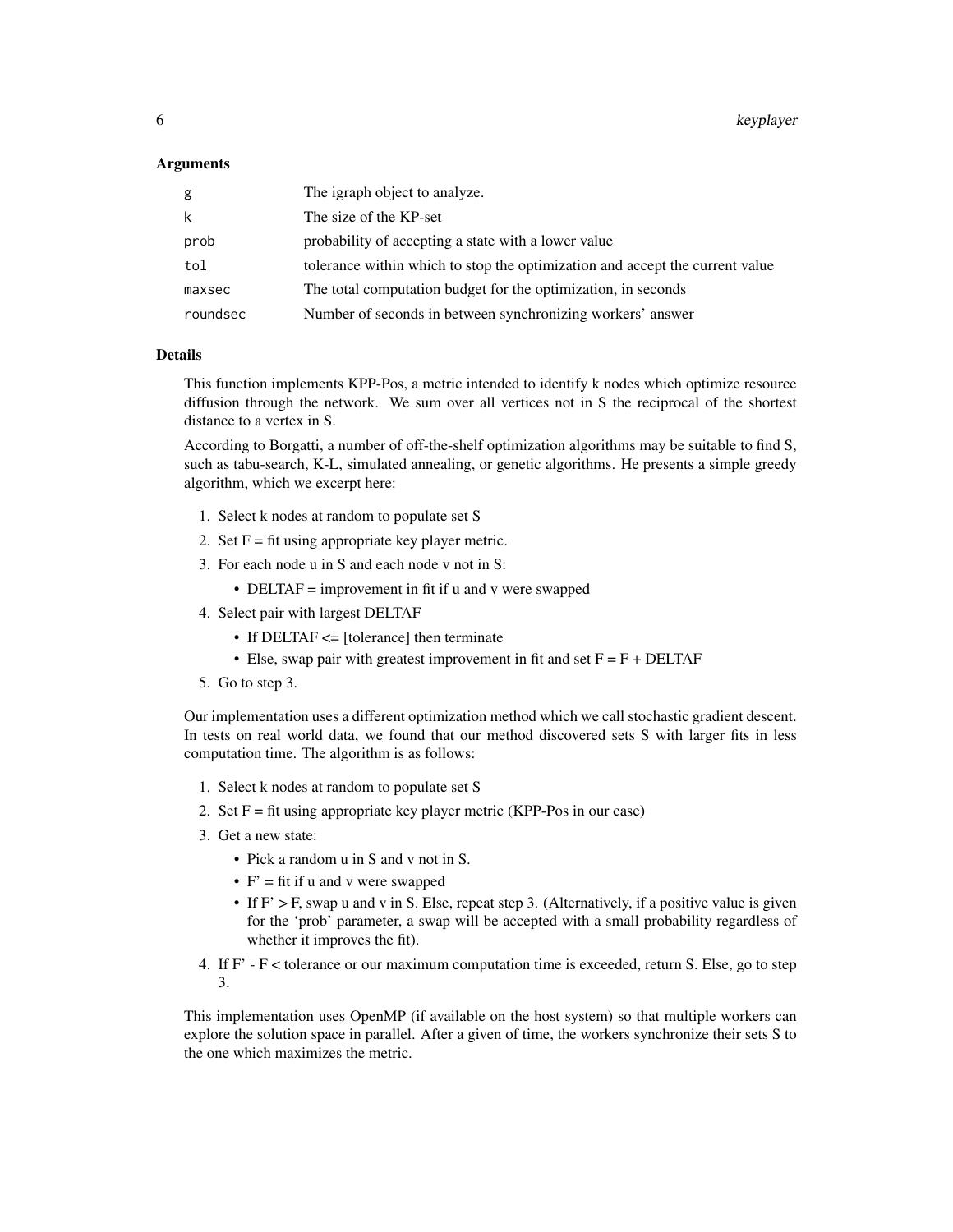#### keyplayer 7 and 2012 and 2013 and 2013 and 2013 and 2013 and 2013 and 2013 and 2013 and 2013 and 201

#### Value

a vector with the vertex number of each vertex in the selected set S.

#### References

[https://www.bebr.ufl.edu/sites/default/files/Borgatti%20-%202006%20-%20Identifyi](https://www.bebr.ufl.edu/sites/default/files/Borgatti%20-%202006%20-%20Identifying%20sets%20of%20key%20players%20in%20a%20social%20networ.pdf)ng% [20sets%20of%20key%20players%20in%20a%20social%20networ.pdf](https://www.bebr.ufl.edu/sites/default/files/Borgatti%20-%202006%20-%20Identifying%20sets%20of%20key%20players%20in%20a%20social%20networ.pdf)

#### Examples

ig.ex <- igraph::erdos.renyi.game(100, p.or.m=0.3) # generate an undirected 'igraph' object keyplayer(ig.ex, k=10) # key-player set consisting of 10 actors